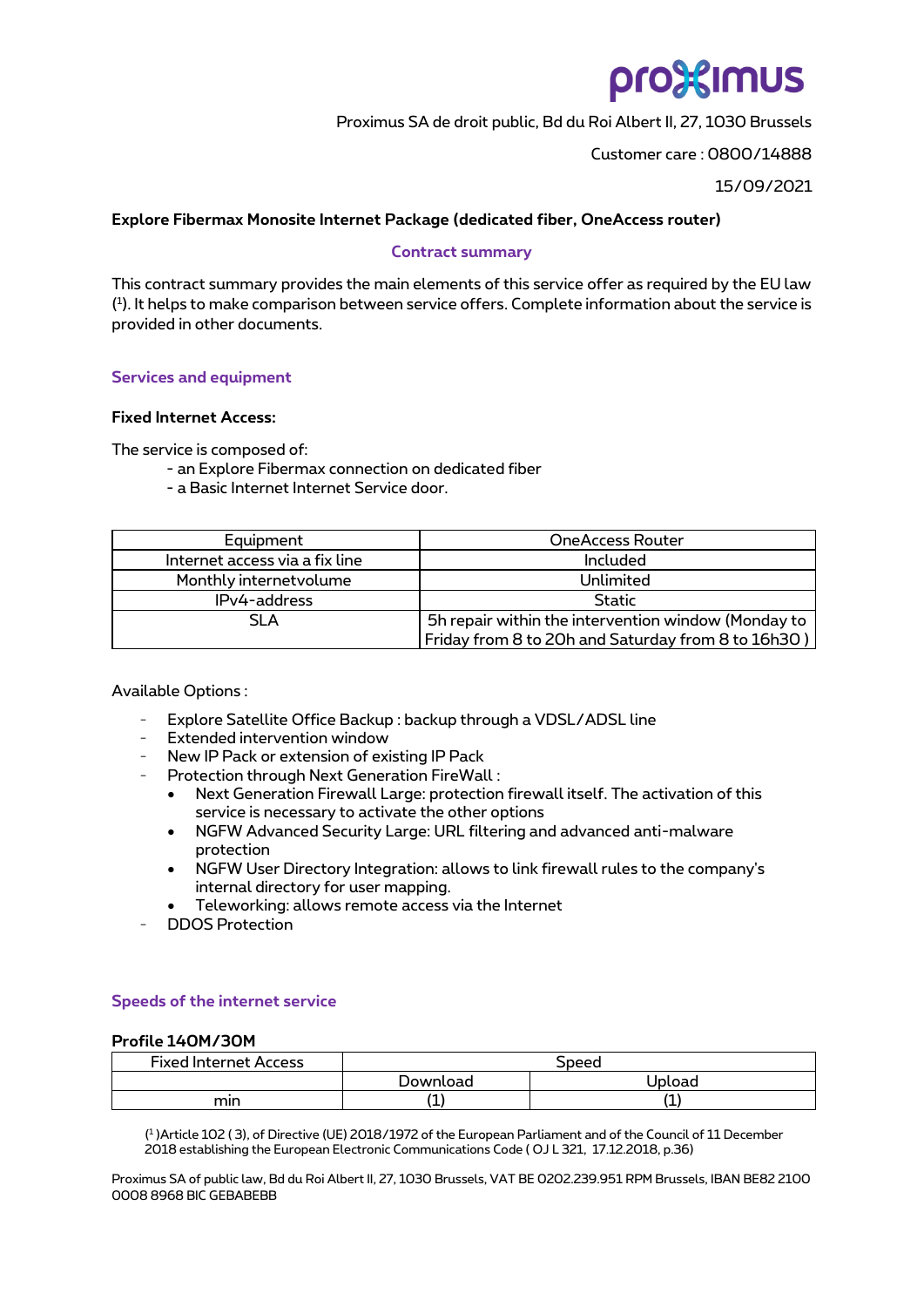| $ -$<br>.<br>ivailable<br>ונזעי<br>ш. | $\epsilon$<br>. . |               |
|---------------------------------------|-------------------|---------------|
| max                                   | ٦Ν                | $\sim$<br>30M |

#### **Profile 250M/30M**

| <b>Fixed Internet Access</b> | Speed         |        |  |
|------------------------------|---------------|--------|--|
|                              | Download      | Upload |  |
| Min                          | <u>. на п</u> |        |  |
| Normally available           |               |        |  |
| Max                          | <b>250M</b>   | ₹∩м    |  |

# **Profile 350M/50M**

| <b>Fixed Internet Access</b> | Speed    |        |  |
|------------------------------|----------|--------|--|
|                              | Download | Jpload |  |
| mın                          |          |        |  |
| Normally available           |          |        |  |
| max                          | วร∩м     | 50M    |  |

# **Profile 500M/100M**

| <b>Fixed Internet Access</b> | Speed       |        |  |
|------------------------------|-------------|--------|--|
|                              | Download    | Upload |  |
| mın                          |             |        |  |
| Normally available           |             |        |  |
| max                          | <b>SOOM</b> | INNI   |  |

## **Profile 1000M/200M**

| <b>Fixed Internet Access</b> | Speed    |        |  |
|------------------------------|----------|--------|--|
|                              | Download | Upload |  |
| mın                          |          |        |  |
| Normally available           |          |        |  |
| max                          | 1000M    | 200M   |  |

(1) Your fixed internet speed depends on your address, [www.proximus.be/professional/internetspeed](https://eur03.safelinks.protection.outlook.com/?url=http%3A%2F%2Fwww.proximus.be%2Fprofessional%2Finternetspeed&data=04%7C01%7Cnathalie.huyghebaert%40proximus.com%7C8519c66d39a34b75cf2f08d9fb7dec1f%7Ce7ab81b21e844bf79dcbb6fec01ed138%7C0%7C0%7C637817340510632558%7CUnknown%7CTWFpbGZsb3d8eyJWIjoiMC4wLjAwMDAiLCJQIjoiV2luMzIiLCJBTiI6Ik1haWwiLCJXVCI6Mn0%3D%7C3000&sdata=oG%2Bl0qABVUYm2iSRVI%2FI84SW6EwXNBpUNwfGQ86hMdE%3D&reserved=0)

#### **Price**

 $\mathsf{r}$ 

Monthly subscription and other costs (in function of the contract duration and the chosen product)

| FiberMax Monosite Internet Package _ dedicated fiber & OneAccess Router (12 months) |         |                                |                                 |  |  |
|-------------------------------------------------------------------------------------|---------|--------------------------------|---------------------------------|--|--|
| Downstream/Upstream                                                                 | Router  | Price per month<br>(excl. VAT) | Installation charge (excl. VAT) |  |  |
| 140M/30M                                                                            | OA 521  | 290,00€                        | 500,00€                         |  |  |
| 250M/30M                                                                            | OA 521  | 350,00€                        | 500,00€                         |  |  |
| 350M/50M                                                                            | OA 521  | 400,00€                        | 500,00€                         |  |  |
| 500M/100M                                                                           | OA 521  | 440,00€                        | 500,00€                         |  |  |
| 1000M/200M                                                                          | OA 2540 | 750,00€                        | 500,00€                         |  |  |

( 1 )Article 102 ( 3), of Directive (UE) 2018/1972 of the European Parliament and of the Council of 11 December 2018 establishing the European Electronic Communications Code ( OJ L 321, 17.12.2018, p.36)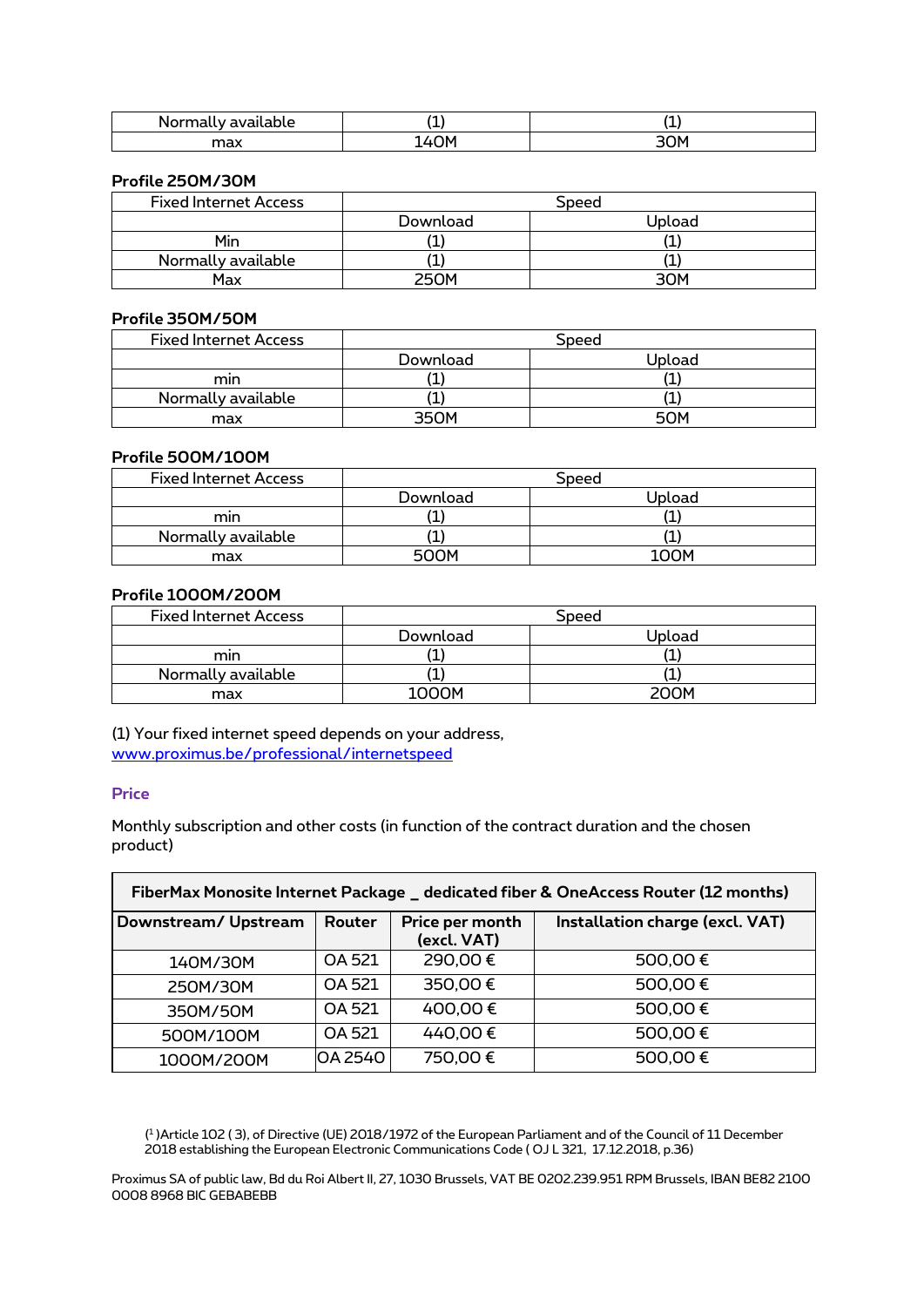| FiberMax Monosite Internet Package _ dedicated fiber & OneAccess Router (36 months) |         |                                |                                 |  |  |
|-------------------------------------------------------------------------------------|---------|--------------------------------|---------------------------------|--|--|
| Downstream/Upstream                                                                 | Router  | Price per month<br>(excl. VAT) | Installation charge (excl. VAT) |  |  |
| 140M/30M                                                                            | OA 521  | 261,00€                        | 250,00€                         |  |  |
| 250M/30M                                                                            | OA 521  | 315,00€                        | 250,00€                         |  |  |
| 350M/50M                                                                            | OA 521  | 360,00€                        | 250,00€                         |  |  |
| 500M/100M                                                                           | OA 521  | 396,00€                        | 250,00€                         |  |  |
| 1000M/200M                                                                          | OA 2540 | 675,00€                        | 250,00€                         |  |  |

**Available Options** (prices are indicated on the order form)

- Explore Satellite Office Backup
- Extended intervention window
- New IP Pack or extension of existing IP Pack
- Protection through Next Generation Firewall (see price in table below)

|                                                                           | <b>Next Generation</b><br>Firewall<br>(12 months) |                        | <b>Next Generation</b><br>Firewall<br>(36 months) |                        |
|---------------------------------------------------------------------------|---------------------------------------------------|------------------------|---------------------------------------------------|------------------------|
| Price (excl. VAT)                                                         | Price per<br>month                                | Installation<br>Charge | Price<br>per<br>month                             | Installation<br>Charge |
| <b>Next Generation Firewall Large</b><br>(prerequisite for options below) | 149€                                              | 250€                   | 120€                                              | 125€                   |
| <b>NGFW Advanced Security Large</b>                                       | 75€                                               | 100€                   | 60€                                               | 50€                    |
| <b>NGFW User Directory Integration</b>                                    | O€                                                | 500€                   | O€                                                | 250€                   |
| Teleworking pack 5 users                                                  | 35€                                               | 150€                   | 28€                                               | 75                     |

- DDOS Protection

|                                   | <b>DDOS Protection</b><br>(12 months or 36 months) |                        |  |
|-----------------------------------|----------------------------------------------------|------------------------|--|
| Price (excl. VAT)                 | Price per<br>month                                 | Installation<br>Charge |  |
| DDOS Protection [up to 500M/100M] | 70€                                                | 250€                   |  |

( 1 )Article 102 ( 3), of Directive (UE) 2018/1972 of the European Parliament and of the Council of 11 December 2018 establishing the European Electronic Communications Code ( OJ L 321, 17.12.2018, p.36)

 $\overline{\phantom{a}}$ 

٦